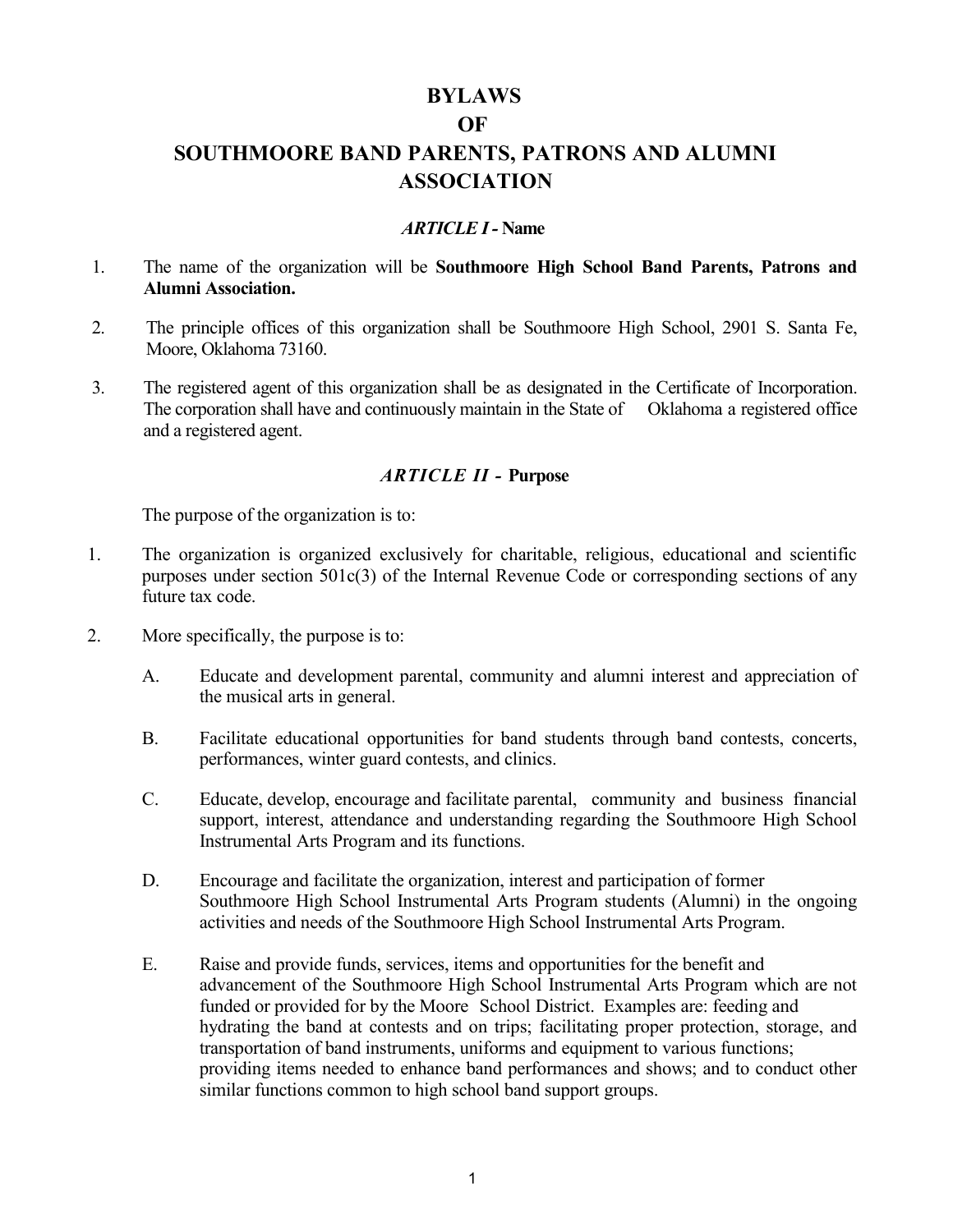- 3. Said organization is organized exclusively for charitable, religious, educational, and scientific purposes, including, for such purposes, the making of distributions to organizations that qualify as exempt organizations under Section  $501(c)(3)$  of the Internal Revenue Code of 1986, as amended (the "Code"). No part of the net earnings of the organization shall inure to the benefit of, or be distributable to, it's members, trustees, officers, or other private persons, except that the organization shall be authorized and empowered to pay reasonable compensation for services rendered and to make payments and distributions in furtherance of the purposes set forth in the purpose clause hereof. No substantial part of the activities of the organization shall be the carrying on of propaganda, or otherwise attempting to influence legislation, and the organization shall not participate in, or intervene in (including the publishing or distribution of statements) any political campaign on behalf of any candidate for public office. Notwithstanding any other provision of this document, the organization shall not carry on any other activities not permitted to be carried on (a) by an organization exempt from federal income tax under section  $501(c)(3)$  of the Code or (b) by an organization, contributions to which are deductible under Section 170(c)(2) of the Code.
- 4. The corporation shall, in all things, act or refrain from acting so as not to subject itself to taxes imposed by Section 4941 (self-dealing), Section 4942 (failure to distribute income), Section 4943 (excess business holdings), 4944 (investments jeopardizing charitable purposes), or 4945 (taxable expenditures) of the Code.
- 5. Upon dissolution, assets shall be distributed for one or more exempt purposes within the meaning of section 501(c)(3) of the Internal Revenue Code, or corresponding section of any future federal tax code, or shall be distributed to the federal government, or to a state or local government, for a public purpose.

### *ARTICLE III* **– Policies**

- 1. The organization shall be non-commercial, non-partisan and non-sectarian.
- 2. The organization shall not discriminate in any fashion against any person, or on that person's association with another, based on color, race, national origin, religion, creed, gender, sexual orientation, disability; age, genetic composition, or any other protected classification.
- 3. The organization shall not have any input in, nor interfere with , the decision making prerogatives of the Southmoore High School administration, the Southmoore High School Director of Bands or the music faculty in relation to band activities, curriculum decisions, teaching, discipline, or any similar related functions.
- 4. No officers or members of the organization will be paid or receive any compensation or remuneration whatsoever from the organization.
- 5. No officers or members of the organization shall use their position to influence the outcome of any votes, or persuade any members for their benefit to change any rules or make decisions that might be a detriment to the organization.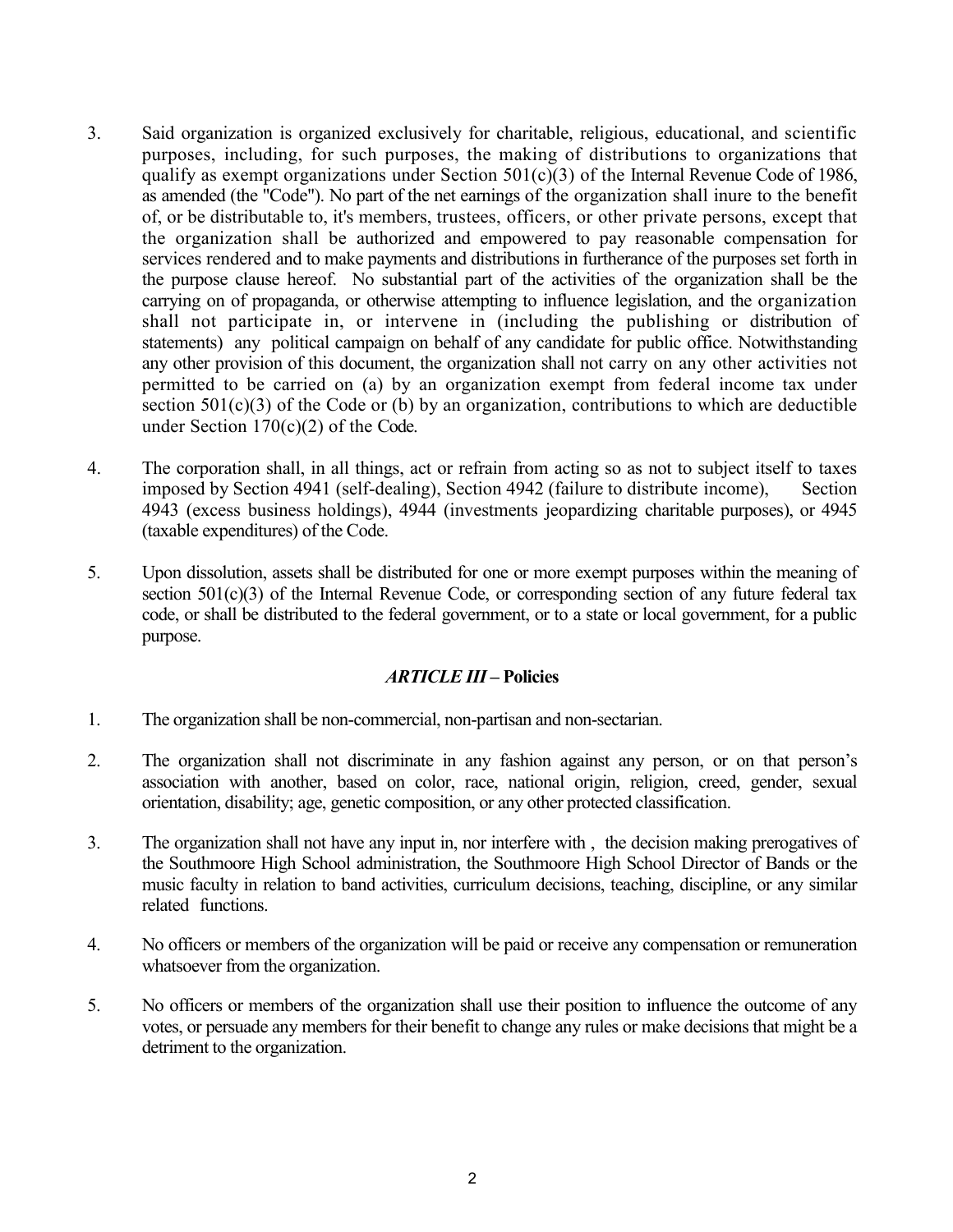- 6. Conflicts and Disciplinary Issues
	- A. There may be occasions when students need to be disciplined and the director/staff are not immediately available. When these situations are observed they should be reported to a SBPPA officer or director/staff as soon as possible. The directors will deal with these issues within the guidelines of the school district. No member of the organization may physically discipline a student at any time.
	- B. If behavior is observed which is dangerous to students or others health or safety, it should be dealt with immediately to protect those involved. After the situation is resolved it should be reported to a SBPPAA officer or director/staff.
	- C. If egregious behavior on the part of another SBPPAA member is observed, it should be immediately reported to the band director. The director may choose to report the behavior to the principal. This is defined as outstandingly bad or shocking which could cause harm to the band program.

## *ARTICLE IV - Meetings*

- 1. Member meetings shall be at least quarterly throughout the year, always on the Third Monday of the month in which the meeting is called. The President may, upon notice to the remaining officers and the membership, call meetings more often than quarterly.
- 2. The meeting place shall be at the Band Room at Southmoore High School or at such other place as may be published to the membership.
- 3. The executive committee shall when necessary meet with the director and/or assistant directors outside of regular meetings, at the discretion of the executive committee and or director. The executive meetings shall be for executive members only and any other members shall be at the director and/or presidents discretion. These meetings shall not replace or make decisions that should go before the regular meeting for a vote. Executive meetings will be conducted prior to member meetings at the discretion of the executive members to accommodate schedules. Executive meetings must be comprised of a minimum of 2 executive members and 1 director.

## *ARTICLE V* **– Members**

- 1. All persons interested in promoting the Southmoore Instrumental Arts Program are welcome to participate as members of Southmoore Band Parents, Patrons and Alumni Association. Members shall be divided into three categories: PARENTS, PATRONS and ALUMNI.
	- A. PARENT MEMBERS are those persons who are parents and/or legal guardians of students currently participating in the Southmoore High School Instrumental Arts Program. Parent Members shall be entitled to vote on the issues and affairs of the organization.
	- B. PATRON MEMBERS are persons or entities who provide financial or other forms of assistance to the organization in furtherance of its stated purposes. Patron members are encouraged to attend meetings and band events, to discuss and advise the organization on ways to carry out its functions, and to help at organization events.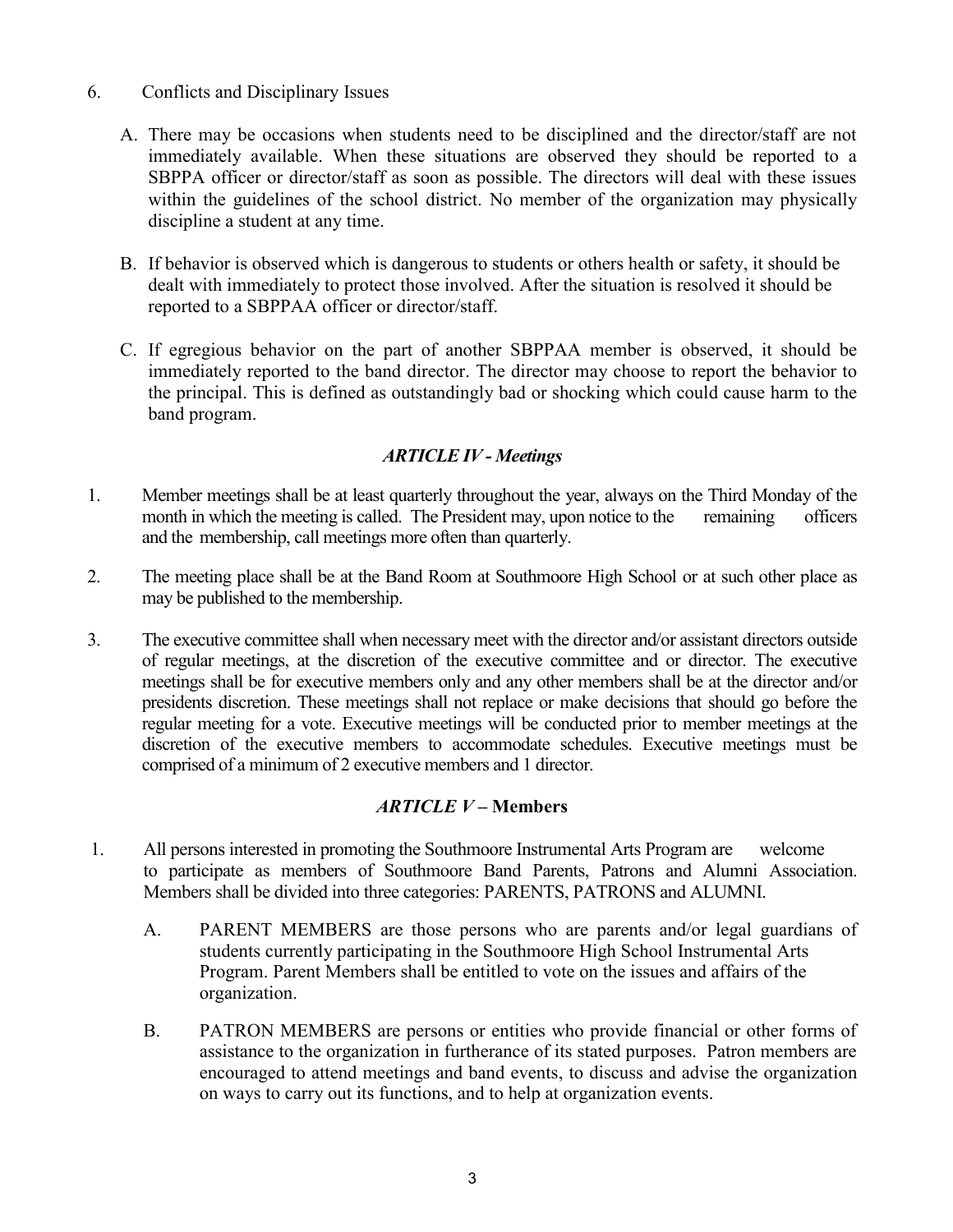- C. ALUMNI MEMBERS are persons over the age of 18 years, no longer in high school, and are former students of the Southmoore High School Instrumental Arts Program. Alumni Members who have children and/or wards participating in the Southmoore Instrumental Arts Program shall be considered PARENT MEMBERS during that time. Alumni Members are encouraged to attend meetings and band events, to discuss and advise the organization on ways to carry out its functions, and to help at organization events.
- 2. It is the duty of every member to conduct themselves in accordance with the by-laws of this organization and in a manner that will bring positive outcome to the organization, the school, and the participating students.
- 3. Dues shall be assessed to any officer, chaperone, uniform assistant, or person appointed to a coordinator position in the organization. These dues will be for the sole purpose of background checks; any amount over the amount of the background check will be deposited into the band account.
- 4. Any member of the organization can be removed by a two-thirds majority vote of the executive committee and/or the band director so long as there is due cause. Due cause is defined as ethical issues, inability/commitment to serve in the bands best interest, or decisions/actions that could cause harm to the band program or the organization, or either entities reputation in the community. A meeting of the executive committee and band director to address the violation; the member in question is entitled to appear before and be heard at such meeting. The member will be entitled to at least a five day written notice of the meeting which will be sent by certified mail.

## *ARTICLE VI* **- Officers**

- 1. The organization will have a **President, Vice-President, Secretary, Treasurer, Past-President, VP Operations, VP Student Fundraising, VP Band Fundraising, and a Budget Committee.** All officers of the organization must be PARENT MEMBERS as defined in ARTICLE V, paragraph 1(A), above. If one or more of the elected positions is not filled during an election the president can nominate an individual for that office after the election. The executive committee and director will then vote separately on that nomination.
- 2. Officers shall be elected by a majority of voting members at the meeting in May. Officers' term shall run from the point of election at the May meeting until the point of replacement / new elections at the next years' May meeting. Should one or more of the elected positions not be filled during an election, those vacancies will be brought before the next parent meeting to see if there are any other nominations or volunteers for those positions.
- 3. Any resignation shall become effective when the resigning officer notifies the remaining officers of the resignation.
- 4. Any officer or coordinator may be removed from office by a two-thirds majority vote of the executive committee and/or the band director. Any vote may result from lack of confidence, inability to perform duties and ethical issues, any actions that may cause a negative impact to the organization, band or the reputation of either entity. A meeting of the executive committee and band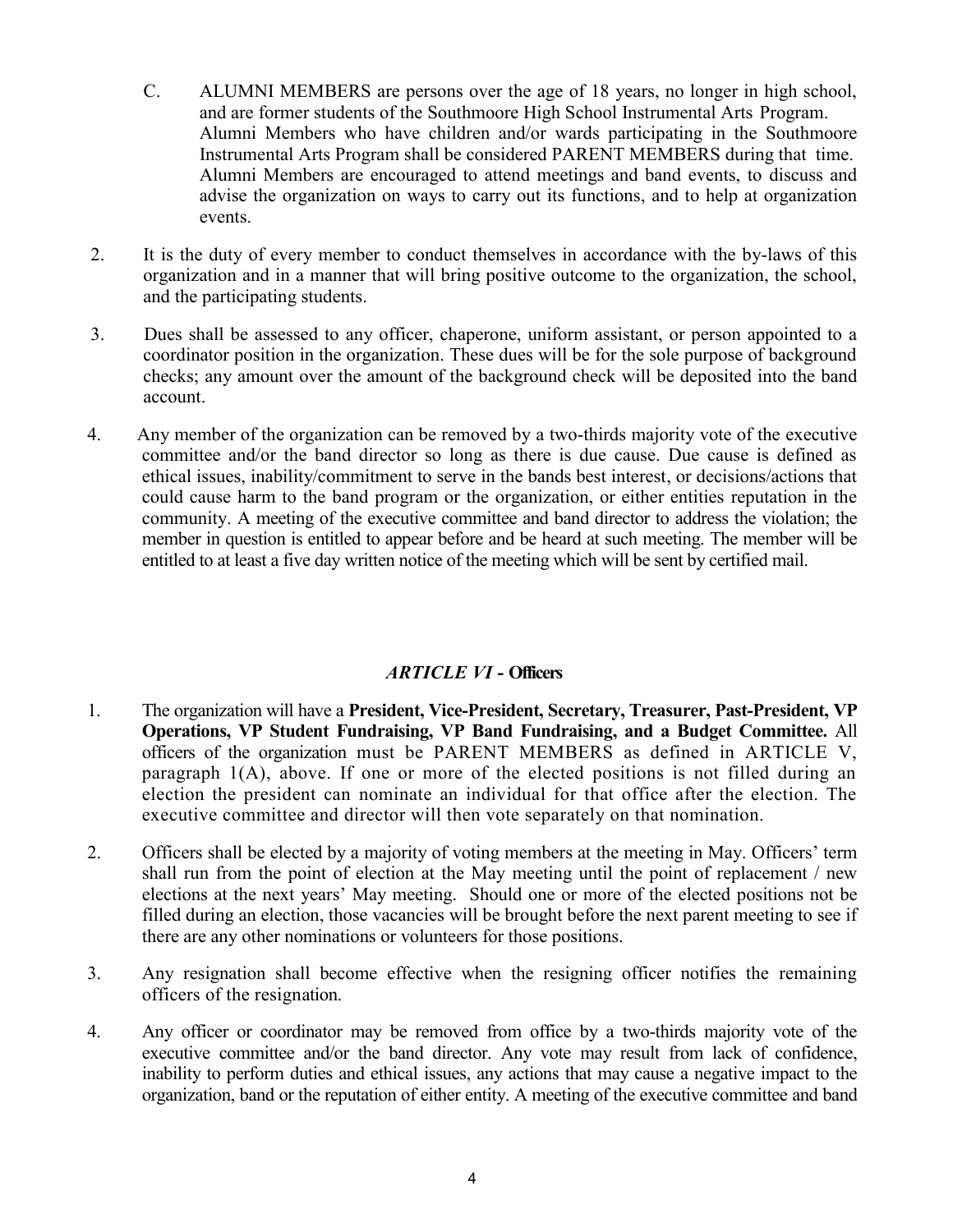director to address the violation; the member in question is entitled to appear before and be heard at such meeting. The member will be entitled to at least a five day written notice of the meeting which will be sent by certified mail.

- 5. If a student moves or is transferred to another school, or if a student is no longer in band or guard such parent or guardian shall no longer be qualified to be an officer or voting member.
- 6. Replacement elections for resigned or disqualified officers shall be held as soon as reasonably possible in a manner determined by majority vote at the next organization meeting following the resignation or disqualification. The replacement officer shall serve the remainder of the original term of office.
- 7. All officers will serve without remuneration.
- 8. The President will be the Chief Executive Officer and will preside at all General Booster meetings. The President will abide by the most current Roberts Rules of Order**,** and the most current Bylaws of the organization while conducting each meeting. The President will be the spokesperson for the organization and conduct business in an appropriate manner. The President shall be an acting member for the organization.
- 9. The Vice-President will perform the duties and have the powers of the President in his or her absence; and will perform any duties assigned by the President. It is an expectation of the vice president to assume the office of the president the following year; or at such point that the preceding president does not wish to run again.
- 10. The Secretary will keep a copy of the most current bylaws, will record minutes of the general, special and executive meetings. The Secretary will also maintain a membership list with addresses, telephone numbers, and e-mail addresses of all current members, will organize and maintain complete records of all activities of the organization, and will serve as a repository for records and other documentation to be maintained on file. The Secretary will make available at the start of the following meeting, printed copies of the minutes of the previous meeting. The Secretary will also recruit and train others to help with functions of the office in order to have multiple individuals that are capable of assuming responsibilities of the position.
- 11. The Treasurer **w**ill keep the books and records of the organization in a true and accurate manner. The Treasurer will be in charge of all receipts and oversee the disbursement of all money; will provide the most current itemized financial report at each meeting. The Treasurer will see that all bills or expenses are paid in a timely manner. The treasurer will submit the financial records to the any applicable governing body as it may require. The treasurer will cooperate with the Budget committee and shall promptly provide the Budget committee with access to all records upon request. The Treasurer will also recruit and train others to help with functions of the office in order to have multiple individuals that are capable of assuming responsibilities of the position.
- 12. The Past-President shall be a member of the executive board for advice and direction when needed. The Past-President shall not be required to have a current band member, and will serve as an ad hoc member. Any Past-President of the SBPPAA may be appointed to serve on the executive committee by the current executive committee. The Past-President shall work with the current officers in an advisory capacity to maintain continuity within the organization. If the Past-President has a current band student they shall have voting privileges.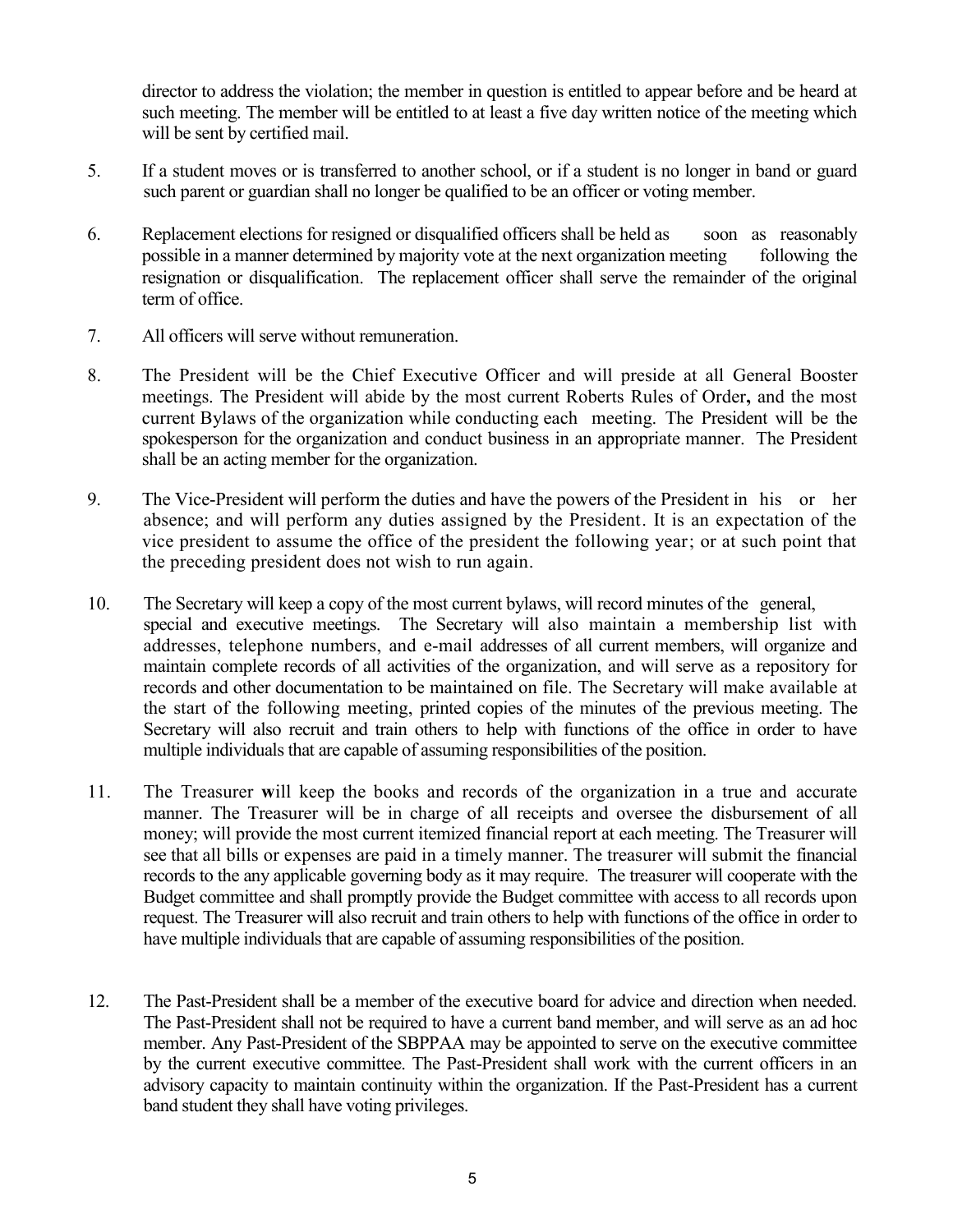- 13. The VP Operations will be over field operations, build and maintain all equipment, loading and unloading equipment and instruments. VP Operations will also recruit help for all functions listed above and work with the President to ensure all operational areas are adequately covered. VP Operations will also recruit and train others to help with functions of the office in order to have multiple individuals that are capable of assuming responsibilities of the position. This will be an elected position.
- 14. The VP Student Fundraising will present fundraising opportunities to the executive committee at the executive meetings for discussion and approval. VP Student Fundraising will also conduct and communicate with the Treasurer all activities in each fundraising opportunity to ensure that each students account is properly updated with funds raised by each student. VP Student Fundraising will also recruit and train others to help with functions of the office in order to have multiple individuals that are capable of assuming responsibilities of the position. This will be an elected position.
- 15. The VP Band Fundraising will present fundraising opportunities to the executive committee at the executive meetings for discussion and approval. VP Band Fundraising will work with the President and other executive members to coordinate and maintain continuation of large events, to ensure continuing support of the organization in the future. VP Band Fundraising will also recruit and train others to help with functions of the office in order to have multiple individuals that are capable of assuming responsibilities of the position. This will be an elected position.
- 16. The Budget Committee shall consist of the Treasurer and a minimum of two (2) and maximum of four (4) persons and will not be considered part of the executive committee. The Southmoore Band Director shall at all times be entitled to be present for the purpose of assisting the Budget Committee in evaluating needs and the best way to meet the needs, but shall not have a vote. The Budget Committee should be appointed after the elections of the December meeting.
	- A. The Budget Committee shall meet at such times and place as may be mutually agreed, so long as: a) there is a minimum quorum of two members present, and b) the Director and President have been given timely notice of the time and place of the meeting.
	- B. Any officer of the organization, and any person appointed to a non-elected position as described in paragraphs 20 or 21, below, shall be entitled to attend meetings of the Budget Committee for the purpose of providing advice and input.
- 17. The purpose of the Budget Committee is to formulate an annual plan to account for projected growth; maintenance, repair and/ or improvement of existing equipment and assets; acquisition of future assets; band attendance at larger regional or national contests, other trips; and other anticipated needs; as well as to provide financial transparency for all financial transactions.
- 18. The Budget Committee shall be empowered to request the Treasurer or any other member to provide an accounting of funds and/or to require the Treasurer or any other member to produce all books and records in his or her possession and control for review and audit.
- 19. The President may create other function specific positions or committees (examples are fundraising assistance, publicity, sponsor coordination and appreciation, etc.)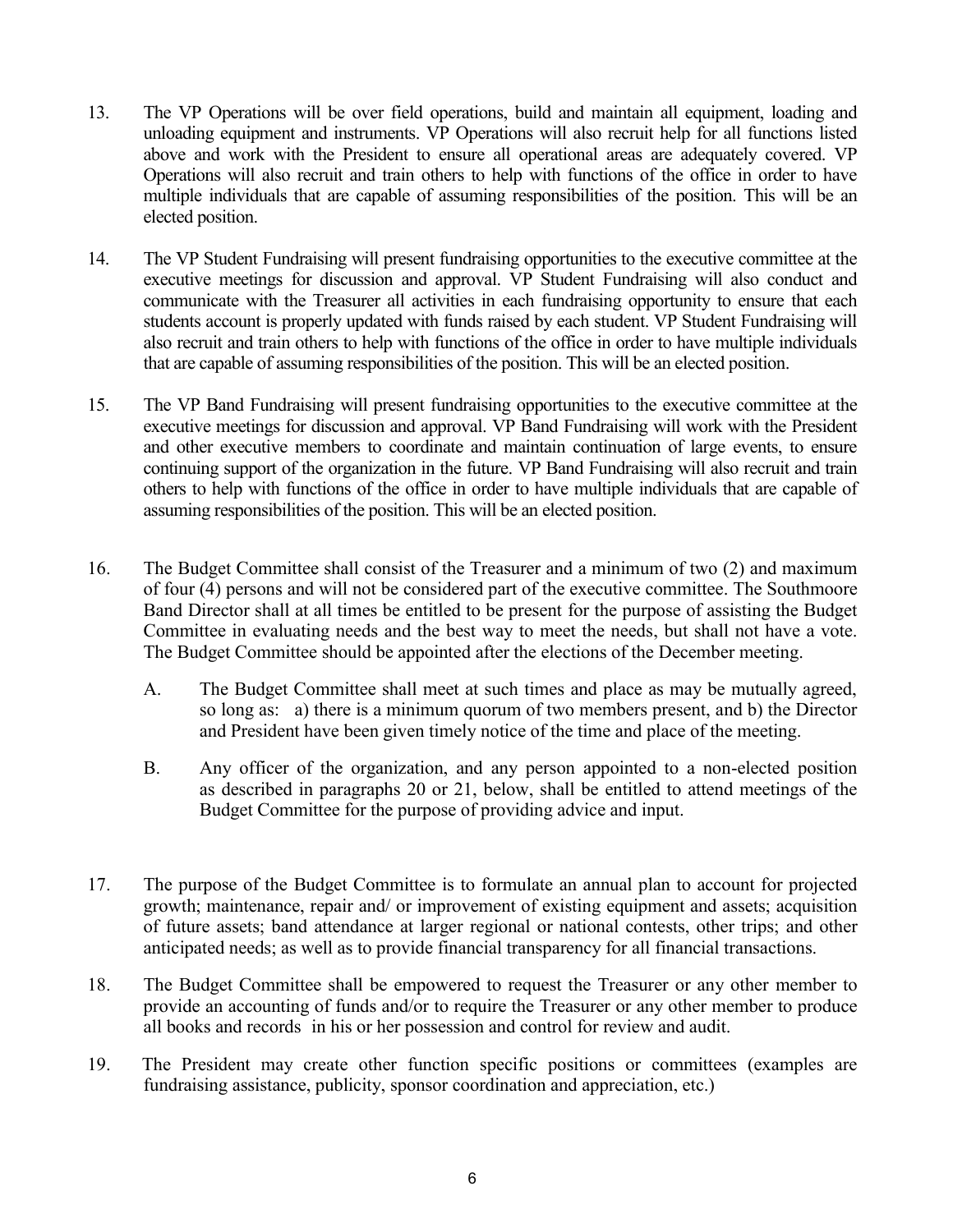- A. Such positions or committees may be filled by appointment by the President, and shall serve at his/her pleasure. Provided, however, that a simple majority of members present at any duly called meeting may override the President's appointment(s) and/or terminate the tenure of any person or committee; and make such appointments as under such terms as they deem proper under the purposes and bylaws of this organization.
- B. Such service will be without any compensation.
- C. Any member (Parent, Patron or Alumni) shall be qualified to fill such position or be on such committee.
- D. Such persons shall keep the President advised of his or her activities.
- E. Such persons may not bind the organization nor incur expenses without prior approval of the Executive Committee.
- F. Such persons shall immediately remit any funds or donations received, to the Treasurer, along with the name and address of the donor.
- 21. Unelected Positions shall be added as seen fit/needed by the executive committee and/or the band director. These positions shall abide by the financial guidelines set forth in Article VII. These positions are not considered part of the executive committees and are not required for executive meetings. Such positions are listed below but not limited to these positions.
	- A. Chaperone Coordinator: This position will coordinate chaperones for all events and football games. This will included maintaining student health forms distributed to chaperones for purpose of keeping track of student medical info.
	- B. Concessions Coordinator: This position will keep inventory of all sellable materials by the band not limited to but including, edible items, t-shirts, etc. This position will also be responsible for reporting and delivering all monies and accounting for said monies to the Treasurer.
	- C. Meal Coordinator: This position will handle all food related activities for the organization including but not limited to pre-game meals, meals at contests, meals for special events and annual functions.
	- D. Uniform Coordinator: This position will be responsible for maintaining, washing uniforms and other essential apparel worn by the band in competitions and/or football games. Will assist director in the ordering and distribution of all apparel ordered and worn by the band including but not limited to vegas gold shirts and navy shorts.
	- E. Color Guard Coordinator: This position will be responsible for assisting the guard instructors with color guard needs including but not limited to uniform maintenance and cleaning, organizing transportation of equipment to color guard contests, and organizing meals and hydration for color guard contests and events.
	- F. Alumni Coordinator: This position will work with the director to coordinate alumni events in conjunction with the director.
	- G. Hydration Coordinator: This position will be responsible for ensuring that the band is hydrated at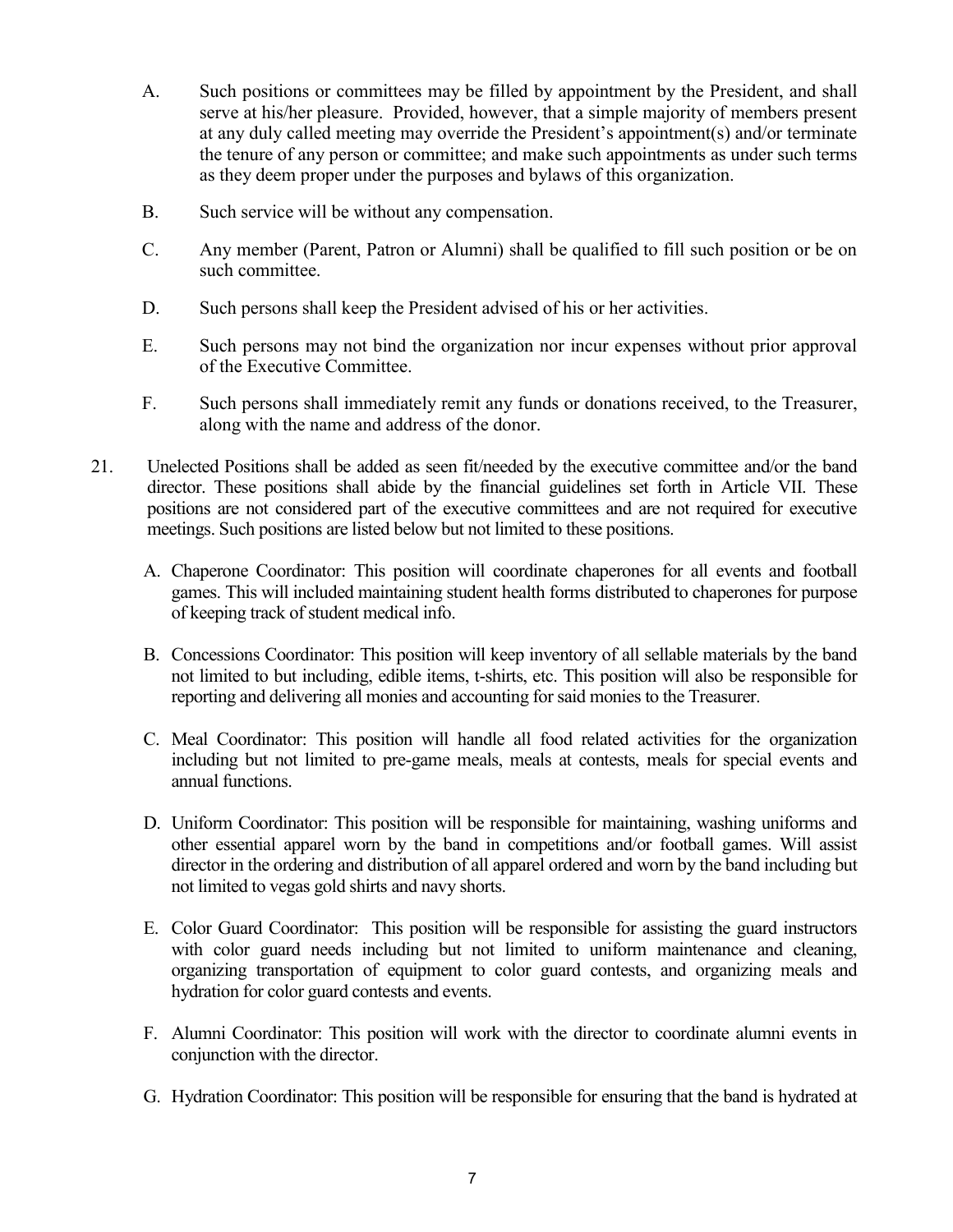all functions. This includes all marching rehearsals, football games, and contests, and as requested by the band director.

## *ARTICLE VII* **- Finances**

- 1. The fiscal year will be a twelve-month period starting July 1 and ending June 30.
- 2. All bank accounts will be maintained at institutions insured by the FDIC or similar entity.
- 3. All funds will be deposited in the organization's bank account.
- 4. Disbursements will be made by check signed by any two authorized signers, or by debit card as seen fit by the President or Vice President. All expenditures must meet the criteria listed in section 8 below, or be made with the knowledge of multiple members of the executive committee. The President and Vice President will be authorized signers on the account.
- 5. All bills and expenses will be paid in a timely manner. The manner in which this is accomplished will be at the discretion of the Treasurer and may be done on line, by check, or by debit or credit card. All payments will be reviewable at any time by any parent in the organization.
- 6. The membership shall determine by majority vote of qualified voters present at, to approve all debts and expenses exceeding \$5000 per item.
- 7. The President shall be allotted a discretionary budget of not more than \$250 per month.
	- A. The purpose of the discretionary budget shall be to accommodate purchases of items and/or expenditure of funds needed by the band, before a regular meeting can be held. Expenditures shall only be consistent with the purposes and in furtherance of the goals of this organization.
	- B. The President shall inform the Treasurer of any such purchases or expenditure of funds as soon as reasonably possible. The President or the Secretary shall disclose the purchases or expenditures (including purpose and amount) at the next regular booster meeting. Any sums not spent in a given month shall not accumulate or roll-over into the next month.
- 8. The organization shall set aside and provide the Band's Director a discretionary expense allotment in the sum of \$2500 per year. (For purposes of this section "year" shall mean July  $1 -$  June 30.)
	- A. The Director may use these funds for such expenditures and purchases as he or she may deem fit and proper for the good of the Southmoore High School Instrumental Arts Program.
	- B. The Director shall inform the Treasurer of any such expenditures or purchases as soon as reasonably possible.
	- C. The President or the Treasurer shall disclose the purchases or expenditures including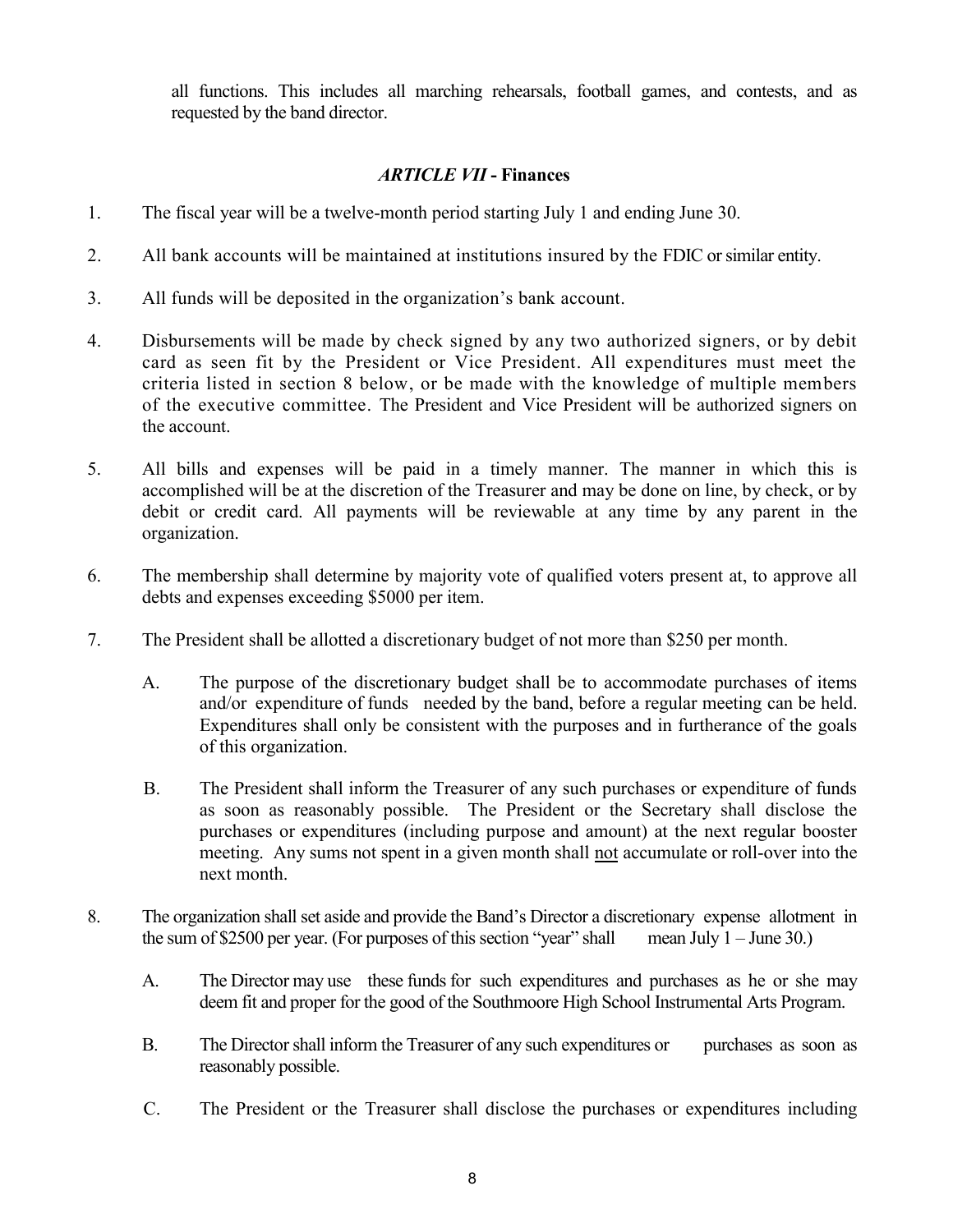purpose and amount) at the next organization meeting.

- D. Any sums provided in this paragraph 8 not spent in a given year shall not accumulate or roll-over into the next year.
- 9. The organization shall consider in good faith, and at all times endeavor to accommodate and give priority to, the Band Director's other specific requests for assistance and support.
- 10. In the event of dissolution of this organization, any funds remaining after paying all liabilities of the organization shall be distributed as set forth in Article II, paragraph 5, above.
- 11. Transportation Cost Any individual that is willing to haul and transport any band trailer with their own personal vehicle, has the option to provide this service for benevolence or reimbursement based on the criteria below:
	- A. Because the Southmoore Band Parents, Patrons, and Alumni Association is a  $501(c)(3)$ non-profit entity, a tax-deductible receipt will be provided to the transporter for itemization on their IRS Federal tax return at the mileage allowance permitted under Federal IRS regulations at the time the expense was incurred; or
	- B. Remuneration in the amount of twenty-five (25) cents per mile along with a tax-deductible receipt for submission of the difference between this amount and what is allowable per Federal IRS regulations at the time expenses were incurred.
	- C. All tolls incurred on a trip are payable at 100% for any vehicle towing a trailer for the band.
- 12. Incidental Expenses From time to time expenses must be incurred for approved band or parent organization functions. It is vital, for our internal budgeting and coordination, and for our financial accounting to the School District, that leadership be involved and advised before an expense is incurred.
- 13. In the event that a parent is performing an act for the organization that will result in an expense that they wish to be reimbursed for they must adhere to the following procedures
	- A. Notify the President or Vice President for approval before any action is taken
	- B. In the event that the expense is over the \$250 limit for the President, the Budget Committee will be advised. At that time or as soon as possible the budget will be consulted and the expense will be approved or denied.
	- C. Any such expense that the parent chooses not to be reimbursed for can and should be given a donation tax receipt. This can only be given with a receipt or other documentation proving the expense.